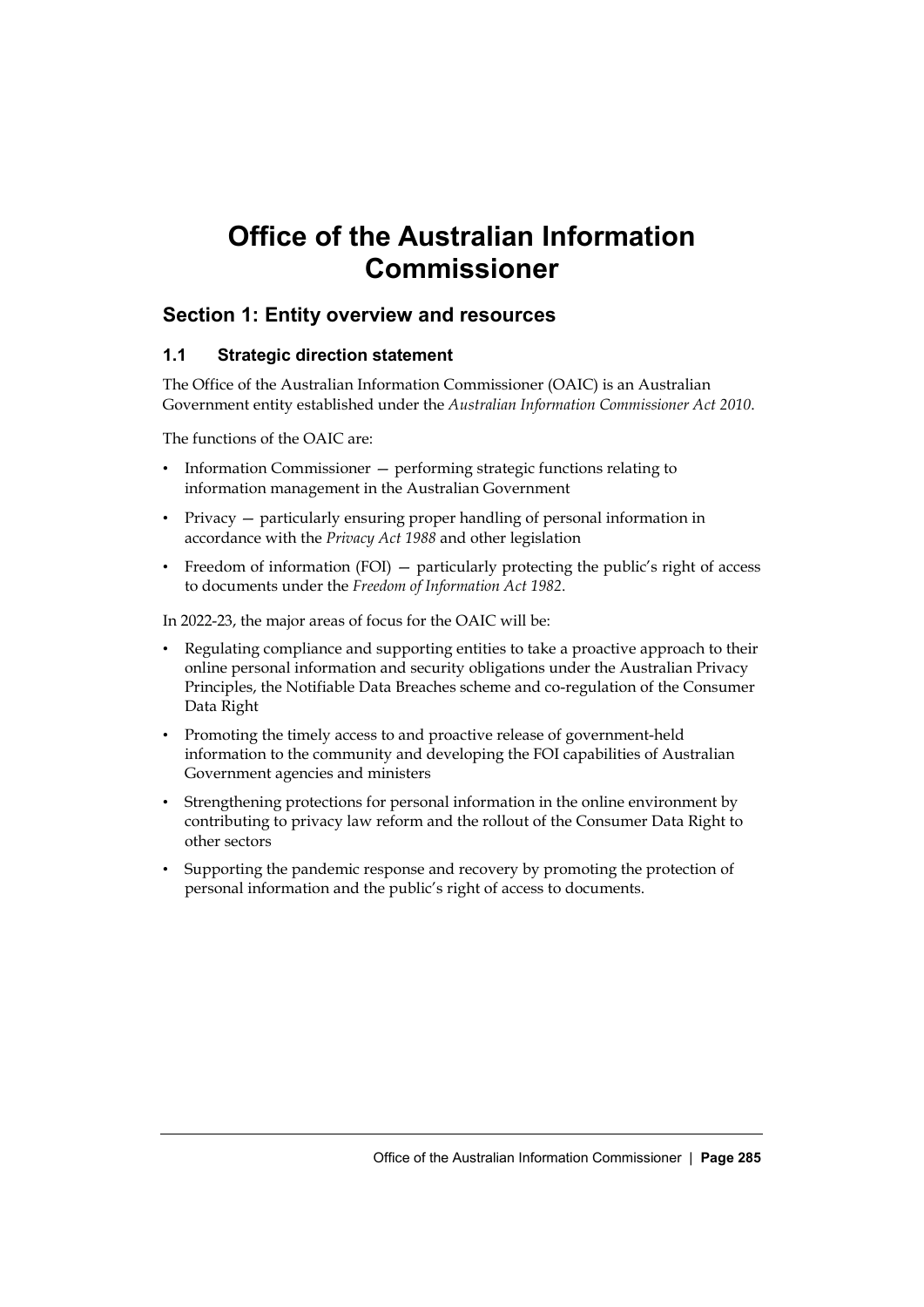Portfolio Budget Statements *|* 

# **1.2 Entity resource statement**

Table 1.1 shows the total funding from all sources available to OAIC for its operations and to deliver programs and services on behalf of the government.

The table summarises how resources will be applied by outcome (government strategic policy objectives) and by administered (on behalf of the government or the public) and departmental (for the entity's operations) classification.

For more detailed information on special accounts and special appropriations, refer to Budget Paper No. 4: Agency Resourcing.

Information in this table is presented on a resourcing (appropriations/cash available) basis, while the 'budgeted expenses by outcome' tables in Section 2 and the financial statements in Section 3 are presented on an accrual basis.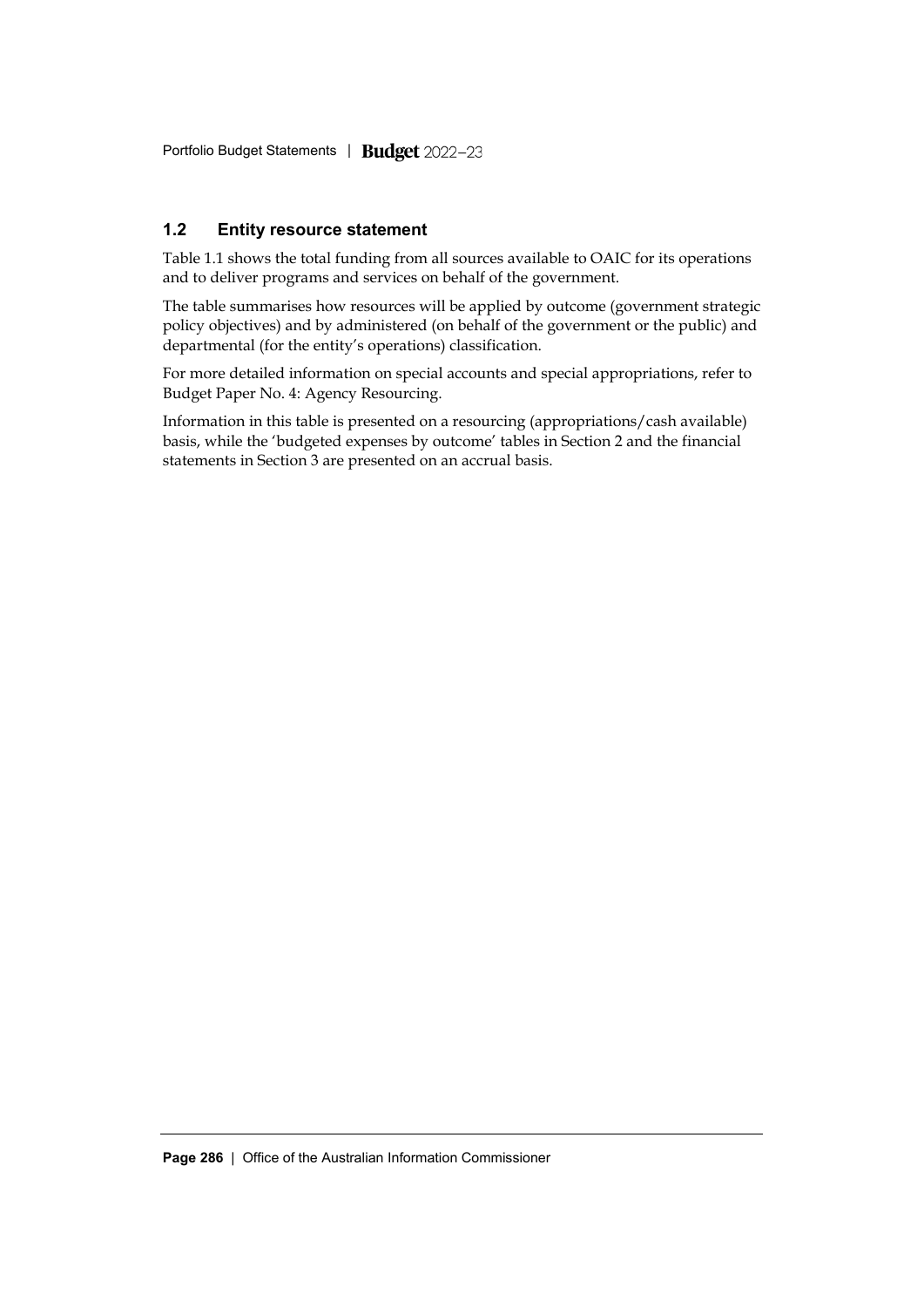|                                                                | 2021-22<br><b>Estimated</b><br>actual<br>\$'000(a) | 2022-23<br><b>Estimate</b><br>\$'000 |
|----------------------------------------------------------------|----------------------------------------------------|--------------------------------------|
| <b>DEPARTMENTAL</b>                                            |                                                    |                                      |
| Annual appropriations — ordinary annual services (b)           |                                                    |                                      |
| Prior year appropriations available                            | 2.664                                              | 1.449                                |
| Departmental appropriation                                     | 25,283                                             | 27,072                               |
| s74 External Revenue (c)                                       | 253                                                | 178                                  |
| Annual appropriations $-$ other services $-$ non-operating (d) |                                                    |                                      |
| Prior year appropriations available                            | 153                                                |                                      |
| Equity injection                                               |                                                    | 630                                  |
| Total departmental annual appropriations                       | 28,353                                             | 29.329                               |
| Total departmental resourcing                                  | 28,353                                             | 29,329                               |
| Total resourcing for entity                                    | 28,353                                             | 29.329                               |
|                                                                |                                                    |                                      |
|                                                                | 2021-22                                            | 2022-23                              |

#### **Table 1.1: Entity resource statement — budget estimates for 2022-23 as at Budget March 2022**

**Average staffing level (number)** 147 156 All figures shown above are GST exclusive and may not match figures in the cash flow statement.

Prepared on a resourcing (that is, appropriations available) basis.

(a) \$1.477m will be received through 2021-22 Appropriation Bill (No. 3) and \$0.550m will be received through 2021-22 Appropriation Bill (No. 4). The annual appropriations received from these bills will be recognised in a future portfolio budget statement but only after the bills have received Royal Assent. (b) Appropriation Bill (No. 1) 2022-23.

(c) Estimated External Revenue receipts under section 74 of the *Public Governance, Performance and Accountability Act 2013*.

(d) Appropriation Bill (No. 2) 2022-23.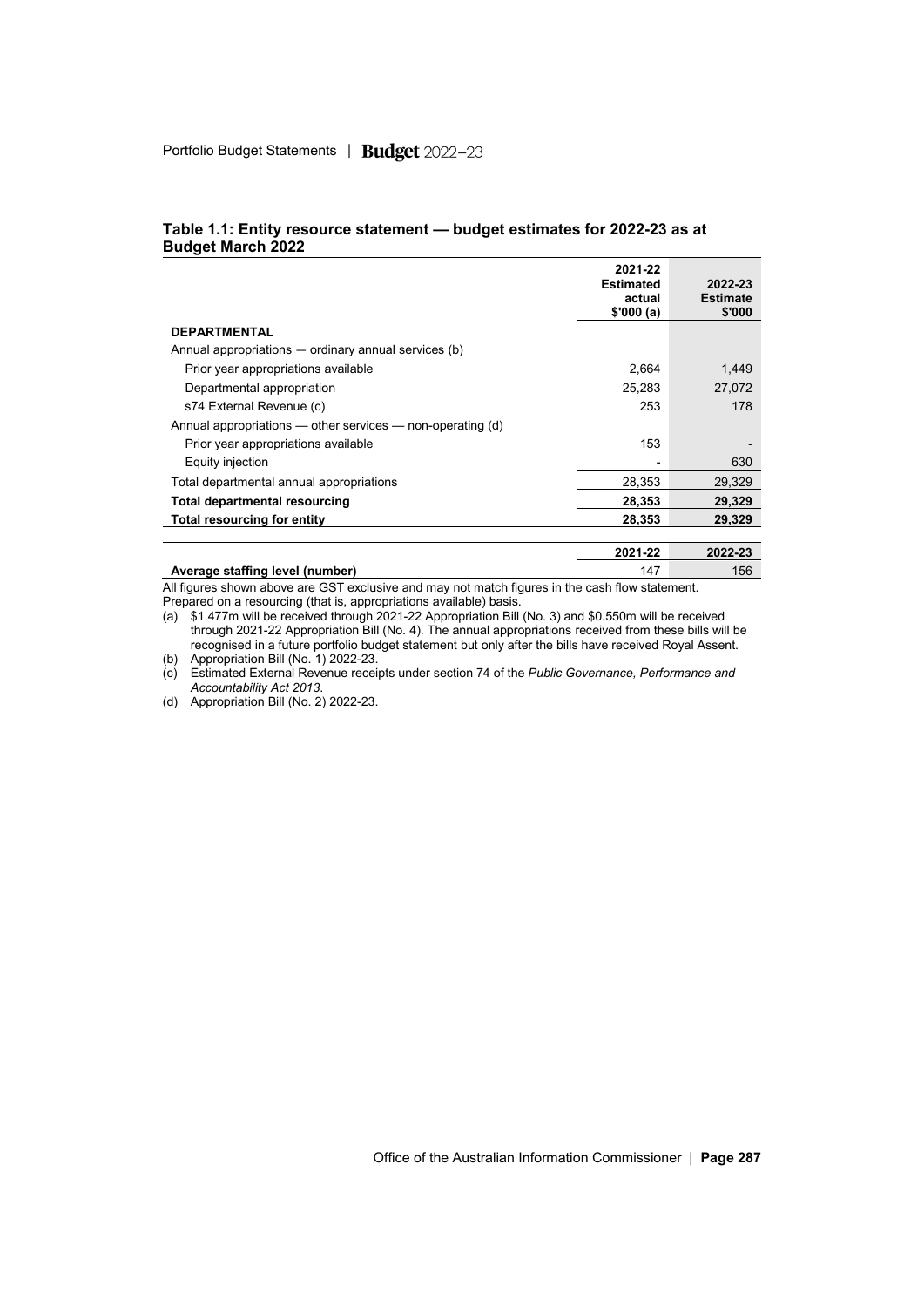## **1.3 Budget measures**

Budget measures in Part 1 relating to OAIC are detailed in Budget Paper No. 2 and are summarised below.

#### **Table 1.2: Entity 2022-23 Budget measures**

### **Part 1: Measures announced since the 2021-22 Mid-Year Economic and Fiscal Outlook (MYEFO)**

|                                                                                     | Program | 2021-22<br>\$'000        | 2022-23<br>\$'000 | 2023-24<br>\$'000        | 2024-25<br>\$'000 | 2025-26<br>\$'000 |
|-------------------------------------------------------------------------------------|---------|--------------------------|-------------------|--------------------------|-------------------|-------------------|
| <b>PAYMENT MEASURES (a)</b>                                                         |         |                          |                   |                          |                   |                   |
| Attorney-General's Portfolio -<br>additional resourcing (a)<br>Departmental payment | 1.1     | $\overline{\phantom{0}}$ | 8.711             | 8.242                    |                   |                   |
| Digital Economy Strategy (b)<br>Departmental payment                                | 1.1     | $\overline{\phantom{0}}$ | -                 | $\overline{\phantom{0}}$ | ٠                 |                   |
| <b>Total payment measures</b>                                                       |         |                          | 8.711             | 8.242                    | ۰                 |                   |

Prepared on a Government Finance Statistics (Underlying Cash) basis.

(a) The full measure description appears in Budget Paper No. 2 under Attorney-General's portfolio.

(b) The lead entity for this measure is the Department of the Prime Minister and Cabinet. The full measure description appears in Budget Paper No. 2 under the Prime Minister and Cabinet portfolio. This includes funding of \$0.912m for 2022-23, which was published in the 2021-22 Portfolio Additional Estimates Statements and a decision taken but not yet announced in the 2021-22 MYEFO, with the following impact: \$0.364m in 2022-23; \$1.092m in 2023-24; \$1.092m in 2024-25; and \$1.092m in 2025-26.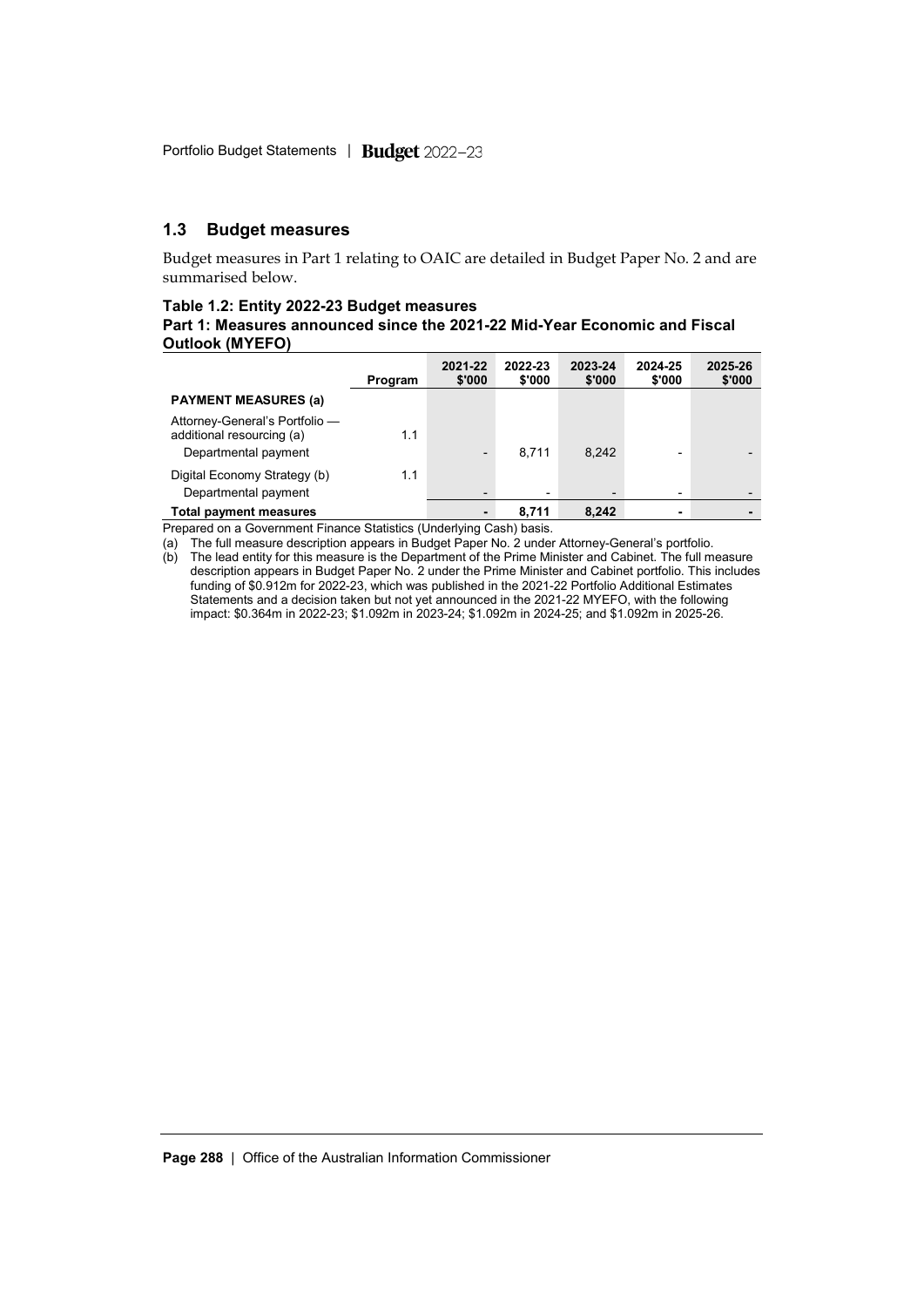# **Section 2: Outcomes and planned performance**

Government outcomes are the intended results, impacts or consequences of actions by the government on the Australian community. Commonwealth programs are the primary vehicle by which government entities achieve the intended results of their outcome statements. Entities are required to identify the programs which contribute to government outcomes over the budget and forward years.

Each outcome is described below together with its related programs. The following provides detailed information on expenses for each outcome and program, further broken down by funding source.

### **Note:**

Performance reporting requirements in the Portfolio Budget Statements are part of the Commonwealth performance framework established by the *Public Governance, Performance and Accountability Act 2013*. It is anticipated that the performance measure described in Portfolio Budget Statements will be read with broader information provided in an entity's corporate plans and annual performance statements — included in Annual Reports — to provide a complete picture of an entity's planned and actual performance.

The most recent corporate plan for OAIC can be found at: https://www.oaic.gov.au/corporateplan

The most recent annual performance statement can be found at: https://www.oaic.gov.au/annualreport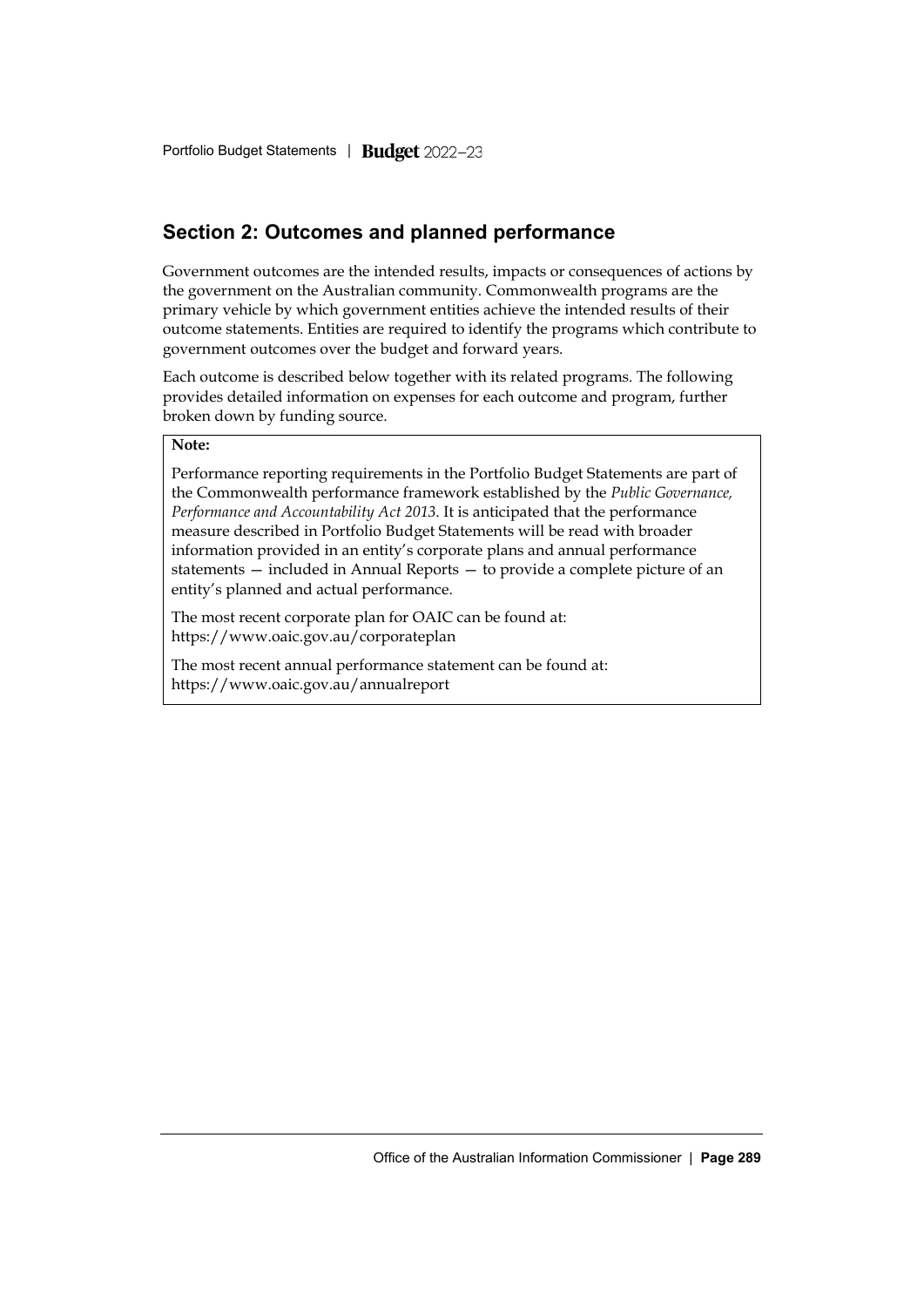# **2.1 Budgeted expenses and performance for Outcome 1**

**Outcome 1: Provision of public access to Commonwealth Government information, protection of individuals' personal information, and performance of information commissioner, freedom of information and privacy functions.**

#### **Budgeted expenses for Outcome 1**

Table 2.1.1 shows how much OAIC intends to spend (on an accrual basis) on achieving the outcome, broken down by program, as well as by administered and departmental funding sources.

#### **Table 2.1.1: Budgeted expenses for Outcome 1**

|                                                                                          | 2021-22<br><b>Estimated</b><br>actual<br>\$'000 | 2022-23<br><b>Budget</b><br>\$'000 | 2023-24<br>Forward<br>estimate<br>\$'000 | 2024-25<br>Forward<br>estimate<br>\$'000 | 2025-26<br>Forward<br>estimate<br>\$'000 |  |
|------------------------------------------------------------------------------------------|-------------------------------------------------|------------------------------------|------------------------------------------|------------------------------------------|------------------------------------------|--|
| Program 1.1: Complaint handling, compliance and monitoring, and education and promotion. |                                                 |                                    |                                          |                                          |                                          |  |
| <b>DEPARTMENTAL EXPENSES</b>                                                             |                                                 |                                    |                                          |                                          |                                          |  |
| Departmental appropriation                                                               | 26.730                                          | 27.072                             | 23.592                                   | 15.460                                   | 15.559                                   |  |
| s74 External Revenue (a)                                                                 | 1.956                                           | 211                                | 178                                      |                                          |                                          |  |
| Expenses not requiring appropriation in                                                  |                                                 |                                    |                                          |                                          |                                          |  |
| the budget year (b)                                                                      | 322                                             | 322                                | 466                                      | 424                                      | 410                                      |  |
| <b>Departmental total</b>                                                                | 29,008                                          | 27,605                             | 24.236                                   | 15.884                                   | 15,969                                   |  |
| Total expenses for program 1.1                                                           | 29.008                                          | 27,605                             | 24,236                                   | 15,884                                   | 15,969                                   |  |
|                                                                                          |                                                 |                                    |                                          |                                          |                                          |  |
|                                                                                          | 2021-22                                         | 2022-23                            |                                          |                                          |                                          |  |

Average staffing level (number) 147 156

(a) Estimated expenses incurred in relation to receipts retained under section 74 of the *Public Governance, Performance and Accountability Act 2013*.

(b) Expenses not requiring appropriation in the budget year are made up of depreciation expenses, amortisation expenses and audit fees.

Note: Departmental appropriation splits and totals are indicative estimates and may change in the course of the budget year as government priorities change.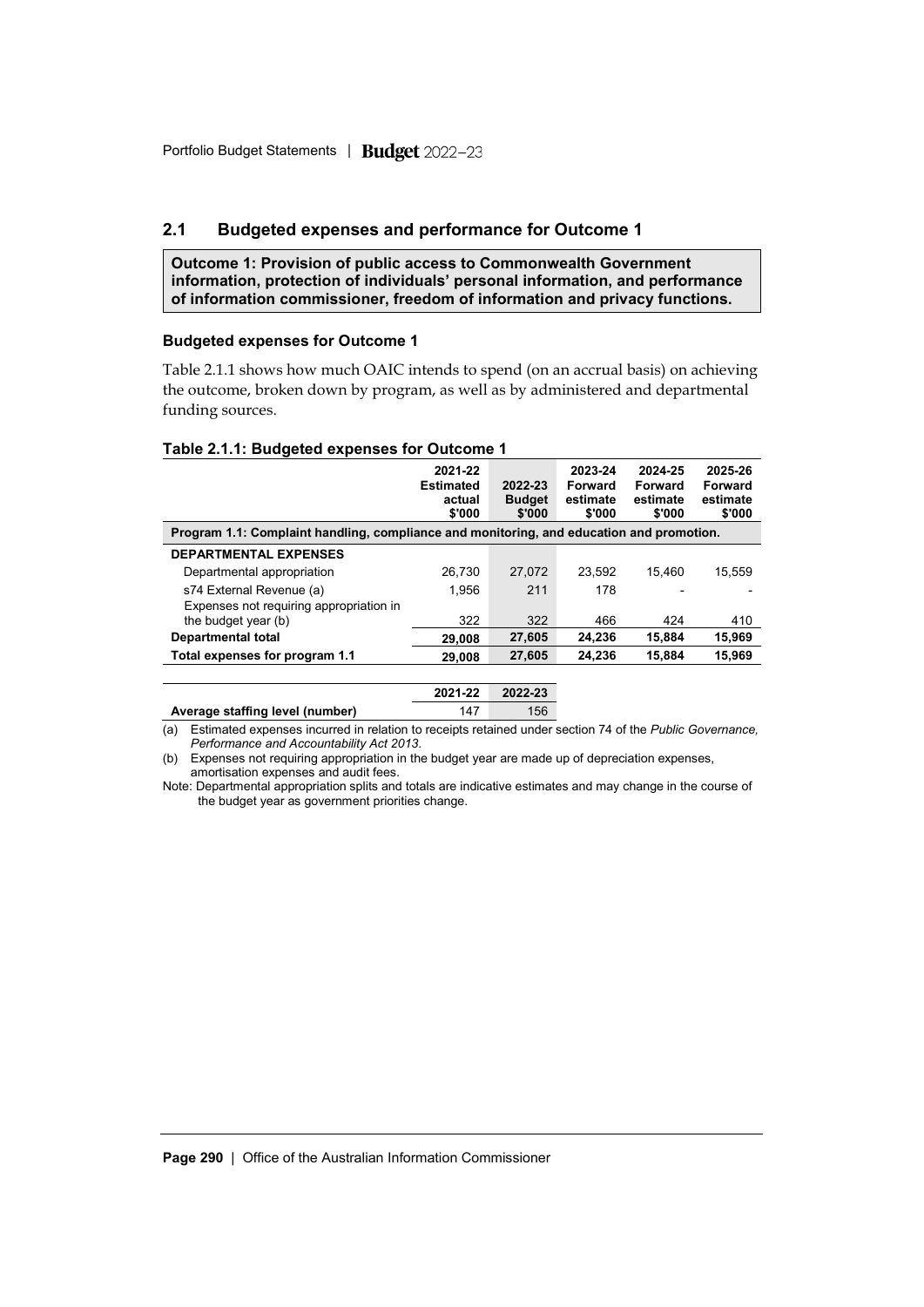# **Performance measure for Outcome 1**

Table 2.1.2 details the performance measures for each program associated with Outcome 1. It also provides the related key activities as expressed in the current corporate plan where further detail is provided about the delivery of the activities related to the program, the context in which these activities are delivered and how the performance of these activities will be measured. Where relevant, details of 2022-23 Budget measures that have created new programs or materially changed existing programs are provided.

## **Table 2.1.2: Performance measure for Outcome 1**

| Outcome 1: Provision of public access to Commonwealth Government information, protection of<br>individuals' personal information, and performance of information commissioner, freedom of<br>information and privacy functions. |                                                                                                             |                                                                                                                                                           |  |  |  |  |
|---------------------------------------------------------------------------------------------------------------------------------------------------------------------------------------------------------------------------------|-------------------------------------------------------------------------------------------------------------|-----------------------------------------------------------------------------------------------------------------------------------------------------------|--|--|--|--|
|                                                                                                                                                                                                                                 | Program 1.1: Complaint handling, compliance and monitoring, and education and promotion.                    |                                                                                                                                                           |  |  |  |  |
| Key activities                                                                                                                                                                                                                  | $\bullet$<br>Providing privacy complaint handling and FOI review and complaints services<br>for the public. |                                                                                                                                                           |  |  |  |  |
|                                                                                                                                                                                                                                 | $\bullet$<br>Conducting assessments and investigations, and handling data breach<br>notifications.          |                                                                                                                                                           |  |  |  |  |
|                                                                                                                                                                                                                                 | $\bullet$<br>Australian Government agencies.                                                                | Developing the privacy and information access management capabilities of                                                                                  |  |  |  |  |
|                                                                                                                                                                                                                                 | $\bullet$<br>Developing the privacy management capabilities of businesses.                                  |                                                                                                                                                           |  |  |  |  |
|                                                                                                                                                                                                                                 | ٠<br>individuals (a)                                                                                        | Examining proposals and providing advice in the interests of the privacy of                                                                               |  |  |  |  |
|                                                                                                                                                                                                                                 | $\bullet$<br>a public information service.                                                                  | Promoting awareness and understanding of privacy and information access<br>rights in the community, including the production of educational materials and |  |  |  |  |
|                                                                                                                                                                                                                                 | ٠<br>Developing legislative instruments that are in the public interest.                                    |                                                                                                                                                           |  |  |  |  |
| Year                                                                                                                                                                                                                            | Performance measures                                                                                        | <b>Expected performance results</b>                                                                                                                       |  |  |  |  |
| Current year<br>2021-22                                                                                                                                                                                                         | Resolve privacy complaints.                                                                                 | 80% of privacy complaints are<br>finalised within 12 months<br>(achieved).                                                                                |  |  |  |  |
|                                                                                                                                                                                                                                 | Conduct privacy and FOI Commissioner-<br>initiated investigations (CIIs).                                   | 80% of privacy and FOI CII's are<br>finalised within eight months (not<br>achieved).                                                                      |  |  |  |  |
|                                                                                                                                                                                                                                 | Ensure timely handling of data breach<br>notifications.                                                     | 80% of Notifiable Data Breaches<br>are finalised within 60 days<br>(achieved).                                                                            |  |  |  |  |
|                                                                                                                                                                                                                                 |                                                                                                             | 80% of My Health Record<br>notifications are finalised within<br>60 days (not achieved).                                                                  |  |  |  |  |
|                                                                                                                                                                                                                                 | Provide Information Commissioner review of<br>FOI decisions made by agencies and<br>Ministers.              | 80% of Information<br>Commissioner reviews are<br>completed within 12 months (not<br>achieved).                                                           |  |  |  |  |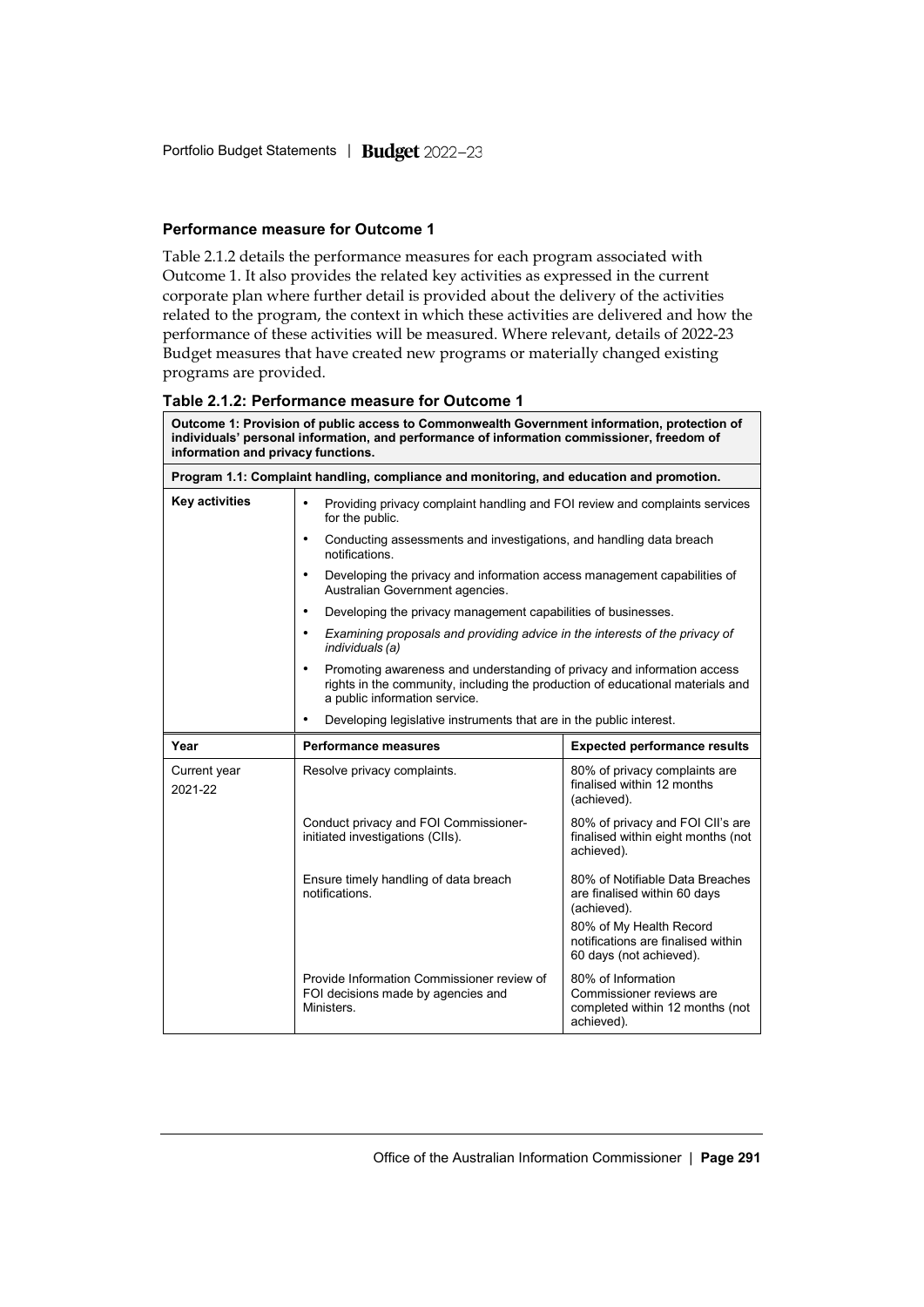| Program 1.1: Complaint handling, compliance and monitoring, and education and promotion. |                                                                         |                                                                                     |  |  |  |
|------------------------------------------------------------------------------------------|-------------------------------------------------------------------------|-------------------------------------------------------------------------------------|--|--|--|
| Year                                                                                     | <b>Performance measures</b>                                             | <b>Expected performance results</b>                                                 |  |  |  |
| Current year<br>2021-22 (continued)                                                      | Resolve FOI complaints.                                                 | 80% of FOI complaints are<br>finalised within 12 months (not<br>achieved).          |  |  |  |
|                                                                                          | Respond to privacy and information access<br>enquiries from the public. | 90% of written enquiries are<br>finalised within 10 working days<br>(not achieved). |  |  |  |
| Year                                                                                     | <b>Performance measures</b>                                             | <b>Planned performance results</b>                                                  |  |  |  |
| <b>Budget year</b><br>2022-23                                                            | Same as for 2021-22.                                                    | Same as for 2021-22.                                                                |  |  |  |
| <b>Forward estimates</b><br>2023-25                                                      | Same as for 2021-22                                                     | Same as for 2021-22.                                                                |  |  |  |
| 2025-26 and beyond                                                                       | The performance criteria for Outcome 1 will be further developed.       |                                                                                     |  |  |  |

**Table 2.1.2: Performance measure for Outcome 1 (continued)**

(a) Modified to include functions under the *Privacy Act 1988*.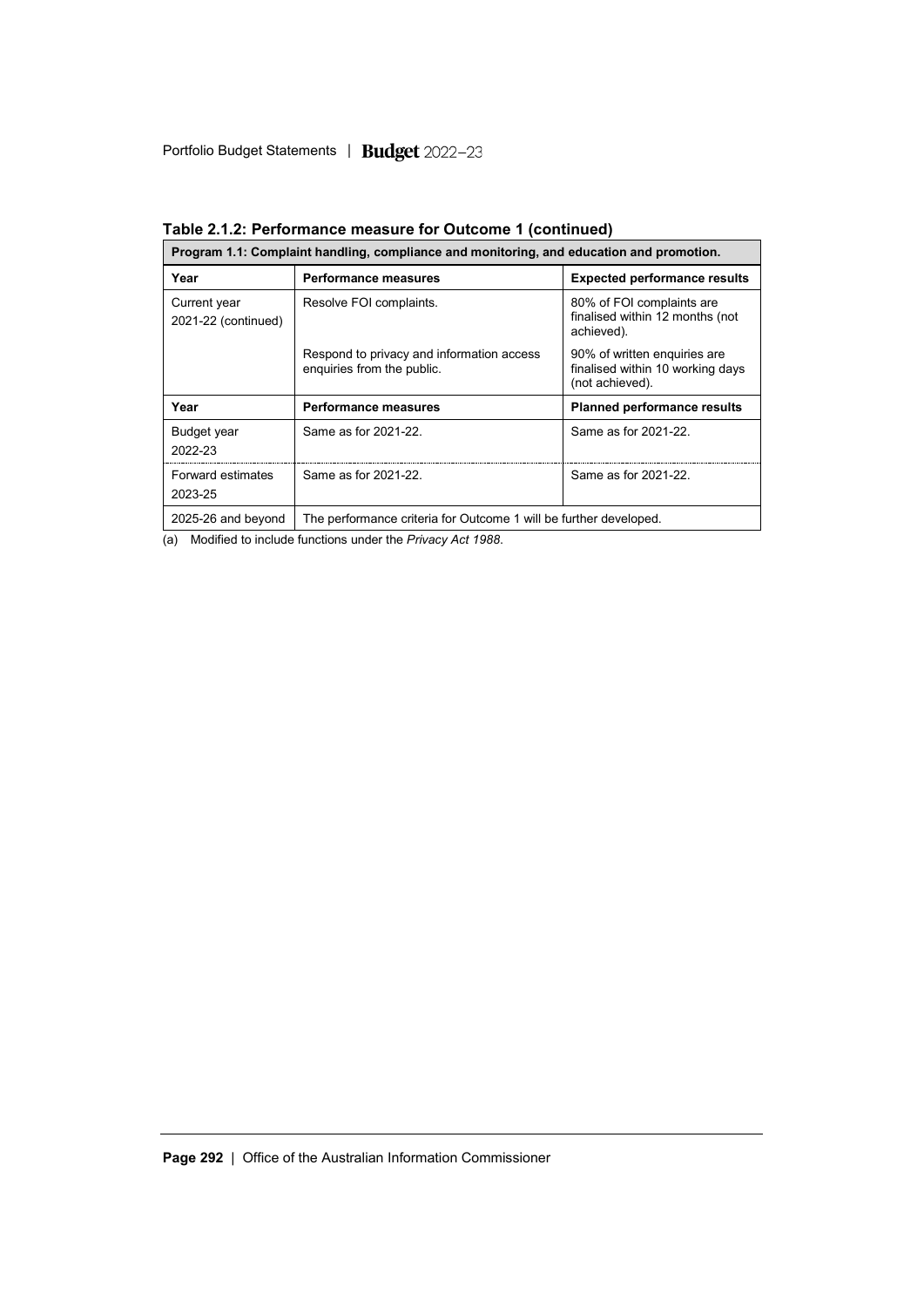# **Section 3: Budgeted financial statements**

Section 3 presents budgeted financial statements which provide a comprehensive snapshot of entity finances for the 2022-23 budget year, including the impact of budget measures and resourcing on financial statements.

# **3.1 Budgeted financial statements**

# **3.1.1 Differences between entity resourcing and financial statements**

There are no material differences between the entity resourcing and financial statements.

# **3.1.2 Explanatory notes and analysis of budgeted financial statements**

The OAIC is budgeting for an underlying break-even operating result for the budget year and forward estimates, after taking into account unfunded depreciation and amortisation expenses.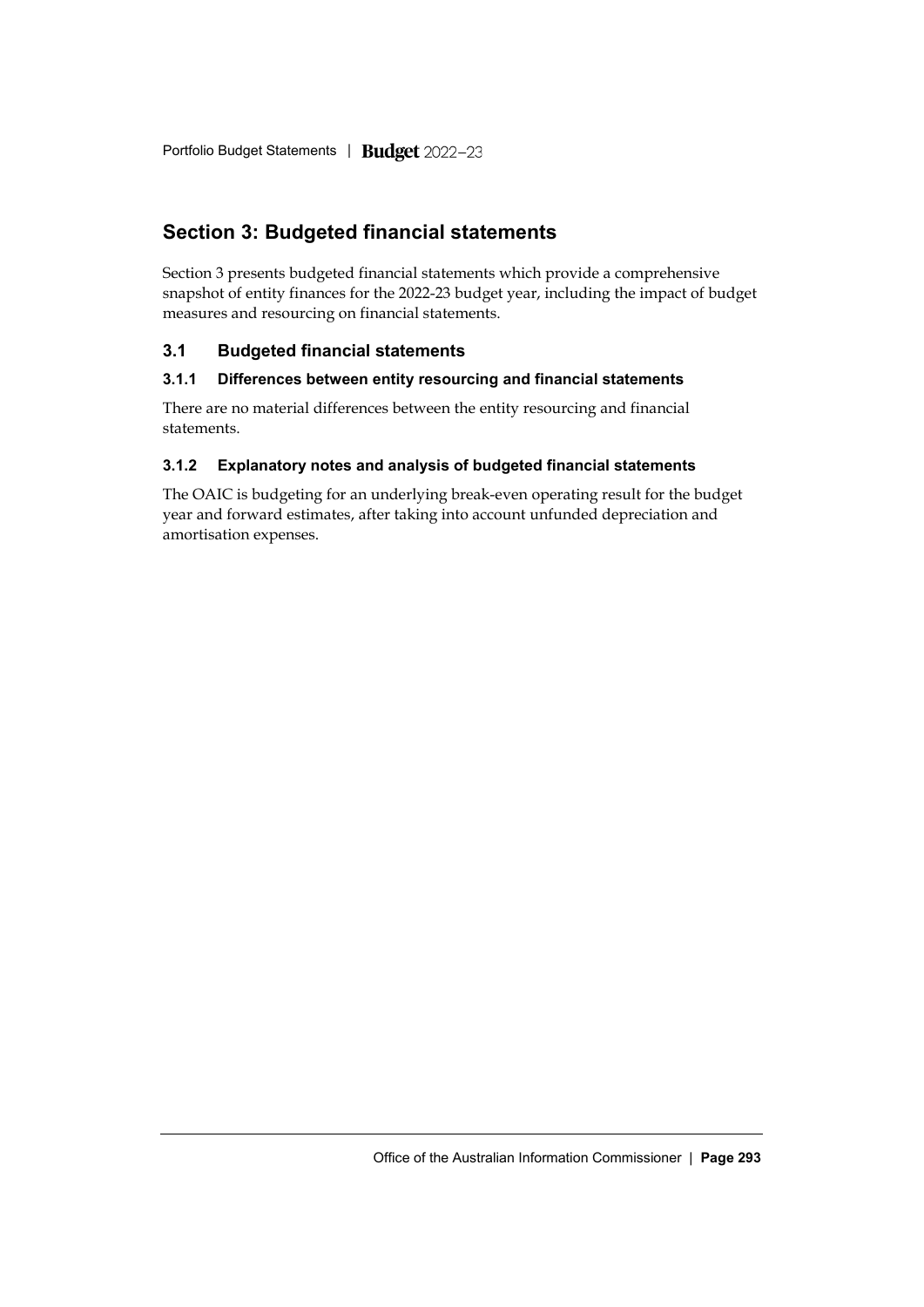#### **3.2. Budgeted financial statements tables**

#### **Table 3.1: Comprehensive income statement (showing net cost of services) for the period ended 30 June**

|                                                                                                                    | 2021-22<br><b>Estimated</b><br>actual<br>\$'000 | 2022-23<br><b>Budget</b><br>\$'000 | 2023-24<br><b>Forward</b><br>estimate<br>\$'000 | 2024-25<br><b>Forward</b><br>estimate<br>\$'000 | 2025-26<br><b>Forward</b><br>estimate<br>\$'000 |
|--------------------------------------------------------------------------------------------------------------------|-------------------------------------------------|------------------------------------|-------------------------------------------------|-------------------------------------------------|-------------------------------------------------|
| <b>EXPENSES</b>                                                                                                    |                                                 |                                    |                                                 |                                                 |                                                 |
| <b>Employee benefits</b>                                                                                           | 18,102                                          | 17,775                             | 14,351                                          | 10,468                                          | 10,469                                          |
| Suppliers                                                                                                          | 9,662                                           | 8,591                              | 8,497                                           | 4,033                                           | 4,357                                           |
| Depreciation and amortisation (a)                                                                                  | 1,224                                           | 1,224                              | 1,377                                           | 1,377                                           | 1,142                                           |
| Finance costs                                                                                                      | 20                                              | 15                                 | 11                                              | 6                                               | 1                                               |
| <b>Total expenses</b>                                                                                              | 29,008                                          | 27,605                             | 24,236                                          | 15,884                                          | 15,969                                          |
| LESS:                                                                                                              |                                                 |                                    |                                                 |                                                 |                                                 |
| <b>OWN-SOURCE INCOME</b>                                                                                           |                                                 |                                    |                                                 |                                                 |                                                 |
| Own-source revenue                                                                                                 |                                                 |                                    |                                                 |                                                 |                                                 |
| Sale of goods and rendering of services                                                                            | 253                                             | 178                                | 178                                             |                                                 |                                                 |
| Total own-source revenue                                                                                           | 253                                             | 178                                | 178                                             | ÷                                               |                                                 |
| Gains                                                                                                              |                                                 |                                    |                                                 |                                                 |                                                 |
| Other                                                                                                              | 33                                              | 33                                 | 33                                              | 33                                              | 33                                              |
| <b>Total gains</b>                                                                                                 | 33                                              | 33                                 | 33                                              | 33                                              | 33                                              |
| Total own-source income                                                                                            | 286                                             | 211                                | 211                                             | 33                                              | 33                                              |
| Net (cost of)/contribution by services                                                                             | (28, 722)                                       | (27, 394)                          | (24, 025)                                       | (15, 851)                                       | (15, 936)                                       |
| Revenue from government                                                                                            | 26,730                                          | 27,072                             | 23,592                                          | 15,460                                          | 15,559                                          |
| Surplus/(deficit) attributable to the<br><b>Australian Government</b>                                              | (1, 992)                                        | (322)                              | (433)                                           | (391)                                           | (377)                                           |
| Total comprehensive income/(loss)                                                                                  | (1,992)                                         | (322)                              | (433)                                           | (391)                                           | (377)                                           |
| Total comprehensive income/(loss)<br>attributable to the Australian                                                |                                                 |                                    |                                                 |                                                 |                                                 |
| Government                                                                                                         | (1, 992)                                        | (322)                              | (433)                                           | (391)                                           | (377)                                           |
| Note: Impact of net cash appropriation arrangements                                                                |                                                 |                                    |                                                 |                                                 |                                                 |
|                                                                                                                    | 2021-22<br><b>Estimated</b><br>actual<br>\$'000 | 2022-23<br><b>Budget</b><br>\$'000 | 2023-24<br><b>Forward</b><br>estimate<br>\$'000 | 2024-25<br><b>Forward</b><br>estimate<br>\$'000 | 2025-26<br>Forward<br>estimate<br>\$'000        |
| Total comprehensive income/(loss) as<br>per statement of comprehensive                                             |                                                 |                                    |                                                 |                                                 |                                                 |
| income                                                                                                             | (1, 992)                                        | (322)                              | (433)                                           | (391)                                           | (377)                                           |
| plus: depreciation/amortisation of<br>assets funded through appropriations<br>(departmental capital budget funding |                                                 |                                    |                                                 |                                                 |                                                 |
| and/or equity injections) (a)<br>plus: depreciation/amortisation                                                   | 289                                             | 289                                | 442                                             | 442                                             | 442                                             |
| expenses for ROU assets (b)                                                                                        | 935                                             | 935                                | 935                                             | 935                                             | 700                                             |
| less: lease principal repayments (b)                                                                               | 862                                             | 902                                | 944                                             | 986                                             | 765                                             |
| Net cash operating surplus/(deficit)                                                                               | (1,630)                                         | $\blacksquare$                     | $\blacksquare$                                  | $\blacksquare$                                  | $\blacksquare$                                  |

Prepared on Australian Accounting Standards basis.

(a) From 2010-11, the government introduced net cash appropriation arrangements where Bill 1 revenue appropriations for the depreciation/amortisation expenses of non-corporate Commonwealth entities (and select corporate Commonwealth entities) were replaced with a separate capital budget (the departmental capital budget, or DCB) provided through Bill 1 equity appropriations. For information regarding DCBs, refer to Table 3.5: Departmental capital budget statement.

(b) Applies to leases under AASB 16 Leases.

**Page 294** | Office of the Australian Information Commissioner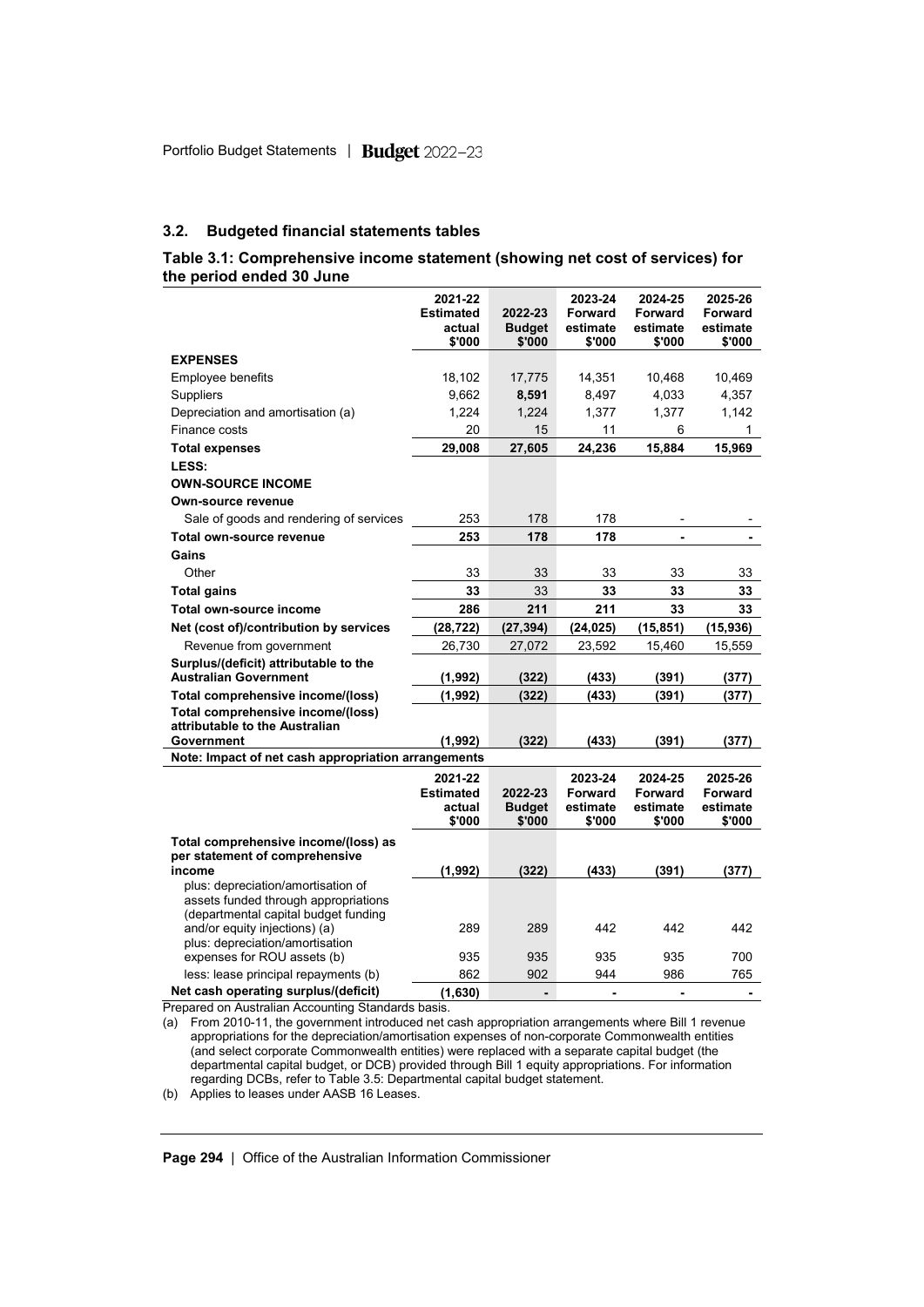|                                           | 2021-22<br><b>Estimated</b><br>actual<br>\$'000 | 2022-23<br><b>Budget</b><br>\$'000 | 2023-24<br>Forward<br>estimate<br>\$'000 | 2024-25<br>Forward<br>estimate<br>\$'000 | 2025-26<br>Forward<br>estimate<br>\$'000 |
|-------------------------------------------|-------------------------------------------------|------------------------------------|------------------------------------------|------------------------------------------|------------------------------------------|
| <b>ASSETS</b>                             |                                                 |                                    |                                          |                                          |                                          |
| <b>Financial assets</b>                   |                                                 |                                    |                                          |                                          |                                          |
| Cash and cash equivalents                 | 1,449                                           | 1,430                              | 1,411                                    | 1,392                                    | 1,373                                    |
| Trade and other receivables               | 1,349                                           | 1,349                              | 1,349                                    | 1,349                                    | 1,349                                    |
| <b>Total financial assets</b>             | 2,798                                           | 2,779                              | 2,760                                    | 2,741                                    | 2,722                                    |
| <b>Non-financial assets</b>               |                                                 |                                    |                                          |                                          |                                          |
| Land and buildings                        | 3,505                                           | 2,570                              | 1,635                                    | 700                                      |                                          |
| Property, plant and equipment             | 2,388                                           | 2,248                              | 1,978                                    | 1,708                                    | 1,419                                    |
| Intangibles                               | 448                                             | 948                                | 795                                      | 642                                      | 508                                      |
| Other non-financial assets                | 173                                             | 173                                | 173                                      | 173                                      | 173                                      |
| <b>Total non-financial assets</b>         | 6,514                                           | 5,939                              | 4,581                                    | 3,223                                    | 2,100                                    |
| <b>Total assets</b>                       | 9,312                                           | 8,718                              | 7,341                                    | 5,964                                    | 4,822                                    |
| <b>LIABILITIES</b>                        |                                                 |                                    |                                          |                                          |                                          |
| <b>Payables</b>                           |                                                 |                                    |                                          |                                          |                                          |
| Suppliers                                 | 1,351                                           | 1,351                              | 1,351                                    | 1,351                                    | 1,351                                    |
| Other payables                            | 863                                             | 863                                | 863                                      | 863                                      | 863                                      |
| <b>Total payables</b>                     | 2,214                                           | 2,214                              | 2,214                                    | 2,214                                    | 2,214                                    |
| <b>Interest-bearing liabilities</b>       |                                                 |                                    |                                          |                                          |                                          |
| Leases                                    | 3,597                                           | 2,695                              | 1,751                                    | 765                                      |                                          |
| <b>Total interest-bearing liabilities</b> | 3,597                                           | 2,695                              | 1,751                                    | 765                                      | $\blacksquare$                           |
| <b>Provisions</b>                         |                                                 |                                    |                                          |                                          |                                          |
| Employee provisions                       | 3,414                                           | 3,414                              | 3,414                                    | 3,414                                    | 3,414                                    |
| <b>Total provisions</b>                   | 3,414                                           | 3,414                              | 3,414                                    | 3,414                                    | 3,414                                    |
| <b>Total liabilities</b>                  | 9,225                                           | 8,323                              | 7,379                                    | 6,393                                    | 5,628                                    |
| <b>Net assets</b>                         | 87                                              | 395                                | (38)                                     | (429)                                    | (806)                                    |
| EQUITY (a)                                |                                                 |                                    |                                          |                                          |                                          |
| <b>Parent entity interest</b>             |                                                 |                                    |                                          |                                          |                                          |
| Contributed equity                        | 5,423                                           | 6,053                              | 6,053                                    | 6,053                                    | 6,053                                    |
| Reserves                                  | 508                                             | 508                                | 508                                      | 508                                      | 508                                      |
| Retained surplus (accumulated             |                                                 |                                    |                                          |                                          |                                          |
| deficit)                                  | (5,844)                                         | (6, 166)                           | (6, 599)                                 | (6,990)                                  | (7, 367)                                 |
| <b>Total parent entity interest</b>       | 87                                              | 395                                | (38)                                     | (429)                                    | (806)                                    |
| <b>Total equity</b>                       | 87                                              | 395                                | (38)                                     | (429)                                    | (806)                                    |

# **Table 3.2: Budgeted departmental balance sheet (as at 30 June)**

Prepared on Australian Accounting Standards basis.

(a) Equity is the residual interest in assets after deduction of liabilities.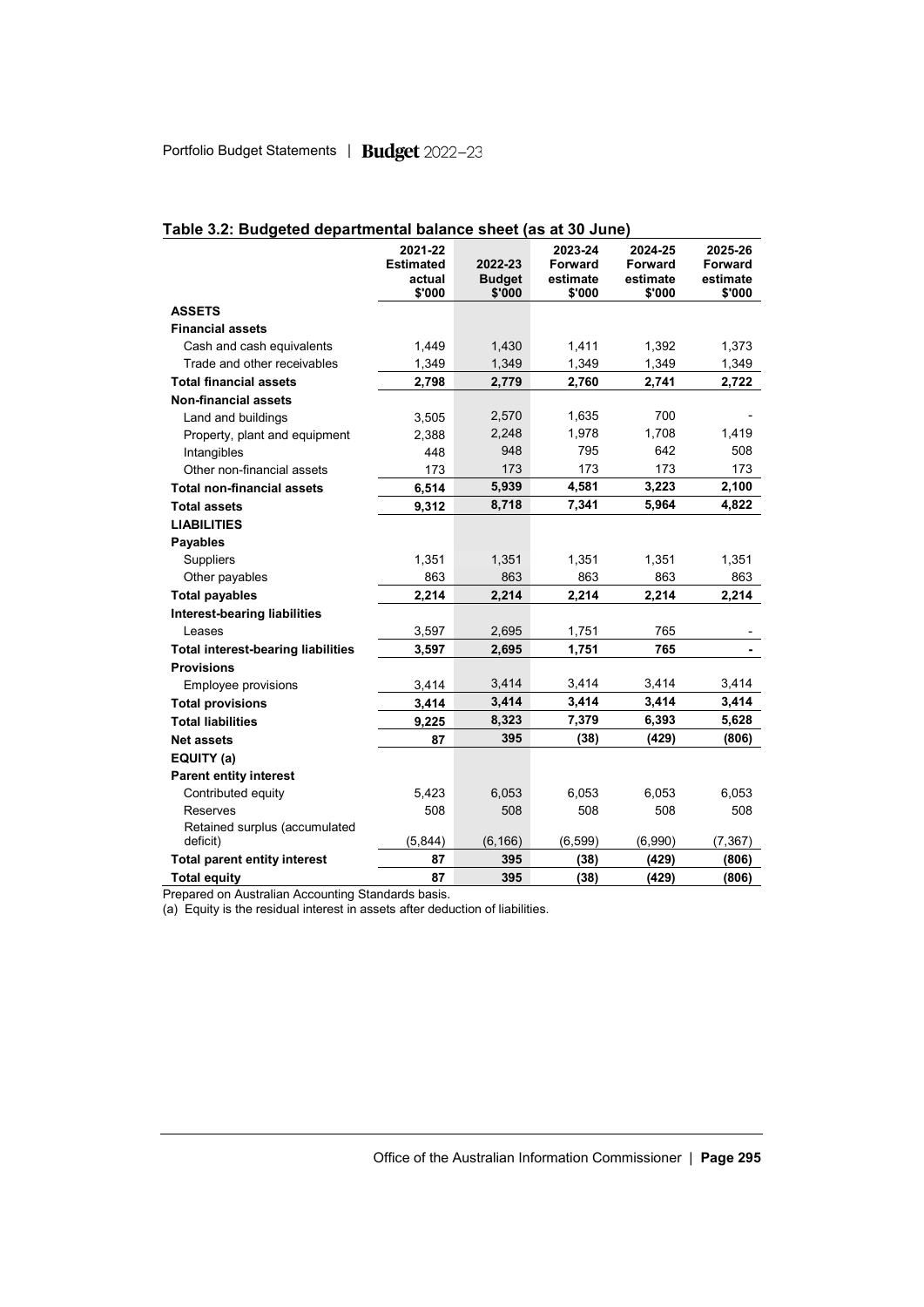|                                                                     | <b>Retained</b><br>earnings<br>\$'000 | Asset<br>revaluation<br>reserve<br>\$'000 | Contributed<br>equity/<br>capital<br>\$'000 | Total<br>equity<br>\$'000 |
|---------------------------------------------------------------------|---------------------------------------|-------------------------------------------|---------------------------------------------|---------------------------|
| Opening balance as at 1 July 2022                                   |                                       |                                           |                                             |                           |
| Balance carried forward from previous<br>period                     | (5,844)                               | 508                                       | 5,423                                       | 87                        |
| Adjusted opening balance                                            | (5, 844)                              | 508                                       | 5,423                                       | 87                        |
| <b>Comprehensive income</b>                                         |                                       |                                           |                                             |                           |
| Surplus/(deficit) for the period                                    | (322)                                 | -                                         |                                             | (322)                     |
| Total comprehensive income                                          | (322)                                 | ۰                                         | ۰                                           | (322)                     |
| <b>Contributions by owners</b>                                      |                                       |                                           |                                             |                           |
| Equity injection                                                    |                                       | ۰                                         | 630                                         | 630                       |
| Sub-total transactions with owners                                  |                                       | ۰                                         | 630                                         | 630                       |
| Estimated closing balance as at<br>30 June 2023                     | (6, 166)                              | 508                                       | 6,053                                       | 395                       |
| Closing balance attributable to the<br><b>Australian Government</b> | (6, 166)                              | 508                                       | 6.053                                       | 395                       |

### **Table 3.3: Departmental statement of changes in equity — summary of movement (budget year 2022-23)**

Prepared on Australian Accounting Standards basis.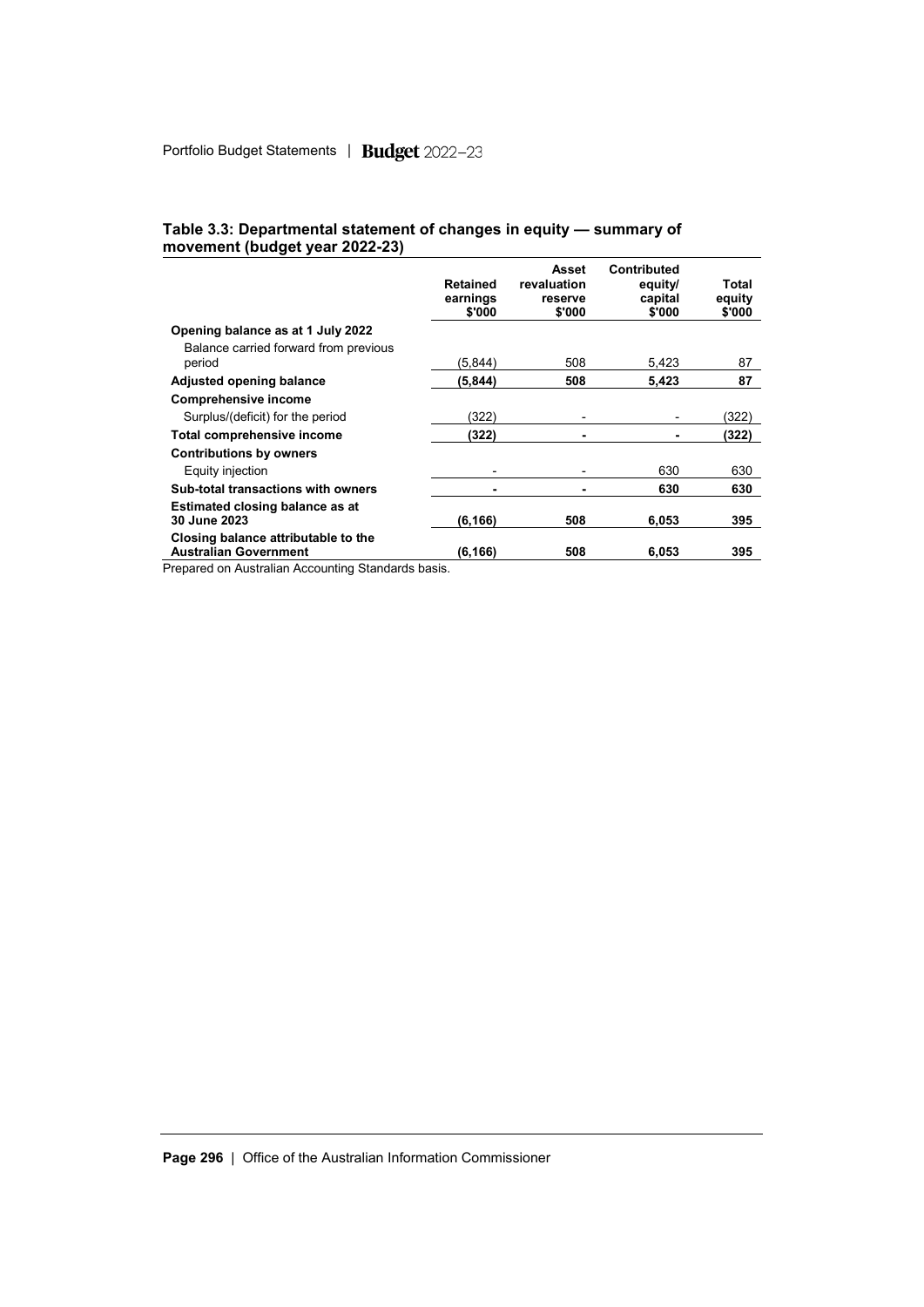|                                                                 | 2021-22<br><b>Estimated</b><br>actual<br>\$'000 | 2022-23<br><b>Budget</b><br>\$'000 | 2023-24<br><b>Forward</b><br>estimate<br>\$'000 | 2024-25<br><b>Forward</b><br>estimate<br>\$'000 | 2025-26<br><b>Forward</b><br>estimate<br>\$'000 |
|-----------------------------------------------------------------|-------------------------------------------------|------------------------------------|-------------------------------------------------|-------------------------------------------------|-------------------------------------------------|
| <b>OPERATING ACTIVITIES</b>                                     |                                                 |                                    |                                                 |                                                 |                                                 |
| <b>Cash received</b>                                            |                                                 |                                    |                                                 |                                                 |                                                 |
| Appropriations                                                  | 28,379                                          | 27,072                             | 23,592                                          | 15,460                                          | 15,559                                          |
| Sale of goods and rendering of services                         | 253                                             | 178                                | 178                                             |                                                 |                                                 |
| Net GST received                                                | 966                                             | 414                                | 330                                             | 294                                             | 327                                             |
| <b>Total cash received</b>                                      | 29,598                                          | 27,664                             | 24,100                                          | 15,754                                          | 15,886                                          |
| Cash used                                                       |                                                 |                                    |                                                 |                                                 |                                                 |
| Employees                                                       | 18,102                                          | 17,775                             | 14,351                                          | 10,468                                          | 10,469                                          |
| Suppliers                                                       | 9,629                                           | 8,558                              | 8,464                                           | 4,000                                           | 4,324                                           |
| Net GST paid                                                    | 966                                             | 414                                | 330                                             | 294                                             | 327                                             |
| Interest payments on lease liability                            | 20                                              | 15                                 | 11                                              | 6                                               | 1                                               |
| Total cash used                                                 | 28,717                                          | 26,762                             | 23,156                                          | 14,768                                          | 15,121                                          |
| Net cash from/(used by) operating<br>activities                 | 881                                             | 902                                | 944                                             | 986                                             | 765                                             |
| <b>INVESTING ACTIVITIES</b>                                     |                                                 |                                    |                                                 |                                                 |                                                 |
| Cash used                                                       |                                                 |                                    |                                                 |                                                 |                                                 |
| Purchase of property, plant and                                 |                                                 |                                    |                                                 |                                                 |                                                 |
| equipment and intangibles                                       | 959                                             | 649                                | 19                                              | 19                                              | 19                                              |
| Total cash used                                                 | 959                                             | 649                                | 19                                              | 19                                              | 19                                              |
| Net cash from/(used by) investing<br>activities                 | (959)                                           | (649)                              | (19)                                            | (19)                                            | (19)                                            |
| <b>FINANCING ACTIVITIES</b>                                     |                                                 |                                    |                                                 |                                                 |                                                 |
| <b>Cash received</b>                                            |                                                 |                                    |                                                 |                                                 |                                                 |
| Contributed equity                                              | 550                                             | 630                                |                                                 |                                                 |                                                 |
| <b>Total cash received</b>                                      | 550                                             | 630                                | ä,                                              |                                                 |                                                 |
| Cash used                                                       |                                                 |                                    |                                                 |                                                 |                                                 |
| Principal payments on lease liability                           | 862                                             | 902                                | 944                                             | 986                                             | 765                                             |
| Total cash used                                                 | 862                                             | 902                                | 944                                             | 986                                             | 765                                             |
| Net cash from/(used by) financing<br>activities                 | (312)                                           | (272)                              | (944)                                           | (986)                                           | (765)                                           |
| Net increase/(decrease) in cash held                            | (390)                                           | (19)                               | (19)                                            | (19)                                            | (19)                                            |
| Cash and cash equivalents at the                                |                                                 |                                    |                                                 |                                                 |                                                 |
| beginning of the reporting period                               | 1,839                                           | 1,449                              | 1,430                                           | 1,411                                           | 1,392                                           |
| Cash and cash equivalents at the end<br>of the reporting period | 1.449                                           | 1.430                              | 1,411                                           | 1,392                                           | 1,373                                           |

### **Table 3.4: Budgeted departmental statement of cash flows (for the period ended 30 June)**

Prepared on Australian Accounting Standards basis.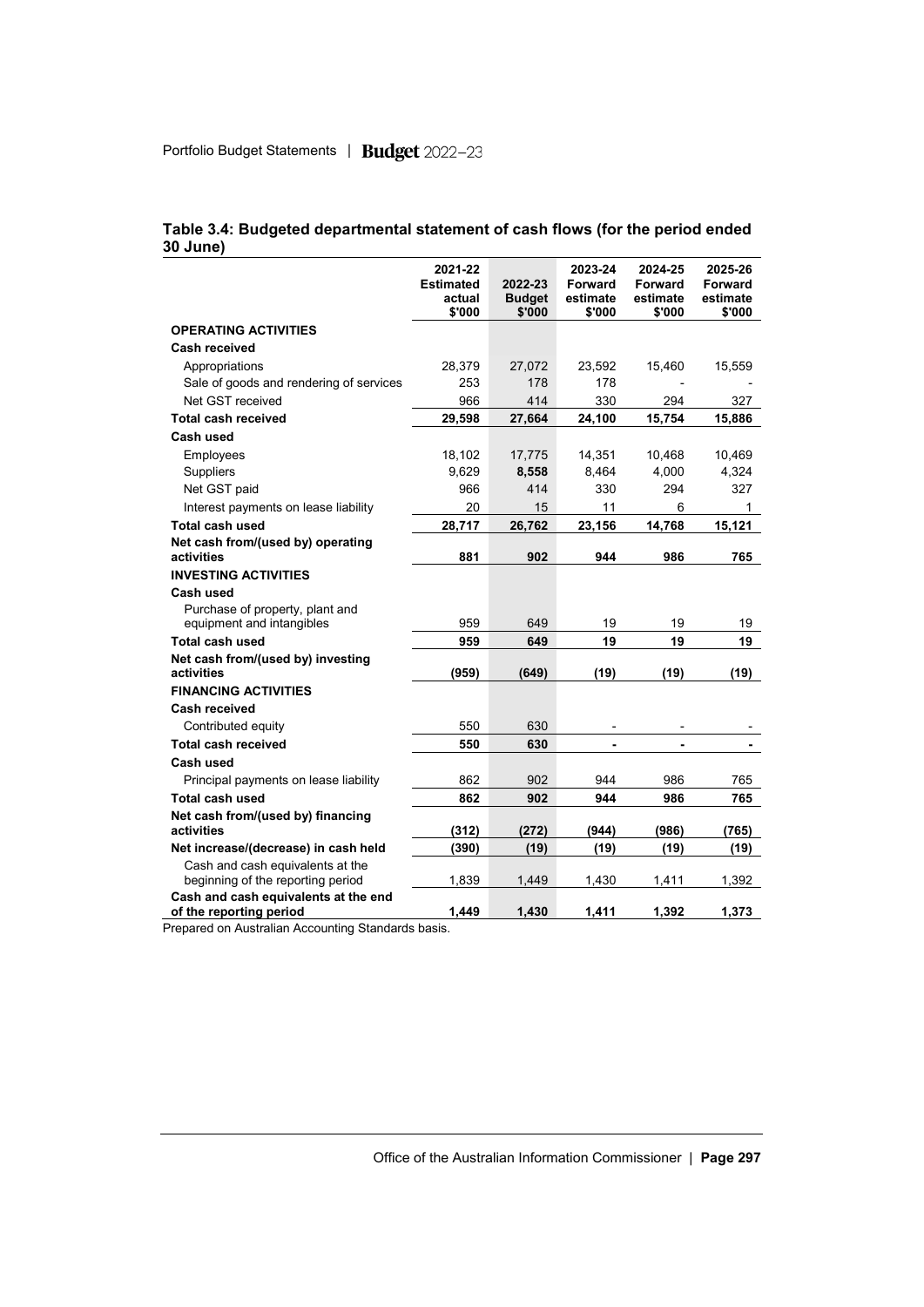| Table 3.5: Departmental capital budget statement (for the period ended 30 June) |  |
|---------------------------------------------------------------------------------|--|
|---------------------------------------------------------------------------------|--|

|                                                                             | 2021-22<br><b>Estimated</b><br>actual<br>\$'000 | 2022-23<br><b>Budget</b><br>\$'000 | 2023-24<br>Forward<br>estimate<br>\$'000 | 2024-25<br>Forward<br>estimate<br>\$'000 | 2025-26<br>Forward<br>estimate<br>\$'000 |
|-----------------------------------------------------------------------------|-------------------------------------------------|------------------------------------|------------------------------------------|------------------------------------------|------------------------------------------|
| <b>NEW CAPITAL APPROPRIATIONS</b>                                           |                                                 |                                    |                                          |                                          |                                          |
| Equity injections - Bill 2                                                  | 550                                             | 630                                |                                          |                                          |                                          |
| Total new capital appropriations                                            | 550                                             | 630                                |                                          |                                          |                                          |
| <b>Provided for:</b>                                                        |                                                 |                                    |                                          |                                          |                                          |
| Purchase of non-financial assets                                            | 550                                             | 630                                |                                          | -                                        |                                          |
| <b>Total items</b>                                                          | 550                                             | 630                                |                                          | ۰                                        |                                          |
| <b>PURCHASE OF NON-FINANCIAL</b><br><b>ASSETS</b>                           |                                                 |                                    |                                          |                                          |                                          |
| Funded by capital appropriations (a)<br>Funded internally from departmental | 940                                             | 630                                |                                          |                                          |                                          |
| resources (b)                                                               | 19                                              | 19                                 | 19                                       | 19                                       | 19                                       |
| Total                                                                       | 959                                             | 649                                | 19                                       | 19                                       | 19                                       |

Prepared on Australian Accounting Standards basis.

(a) Includes both current Bill 2 and prior Act 2/4/6 appropriations.

(b) Includes the following s74 external receipts: sponsorship, subsidy, gifts or similar contributions;

internally developed assets; and proceeds from the sale of assets.